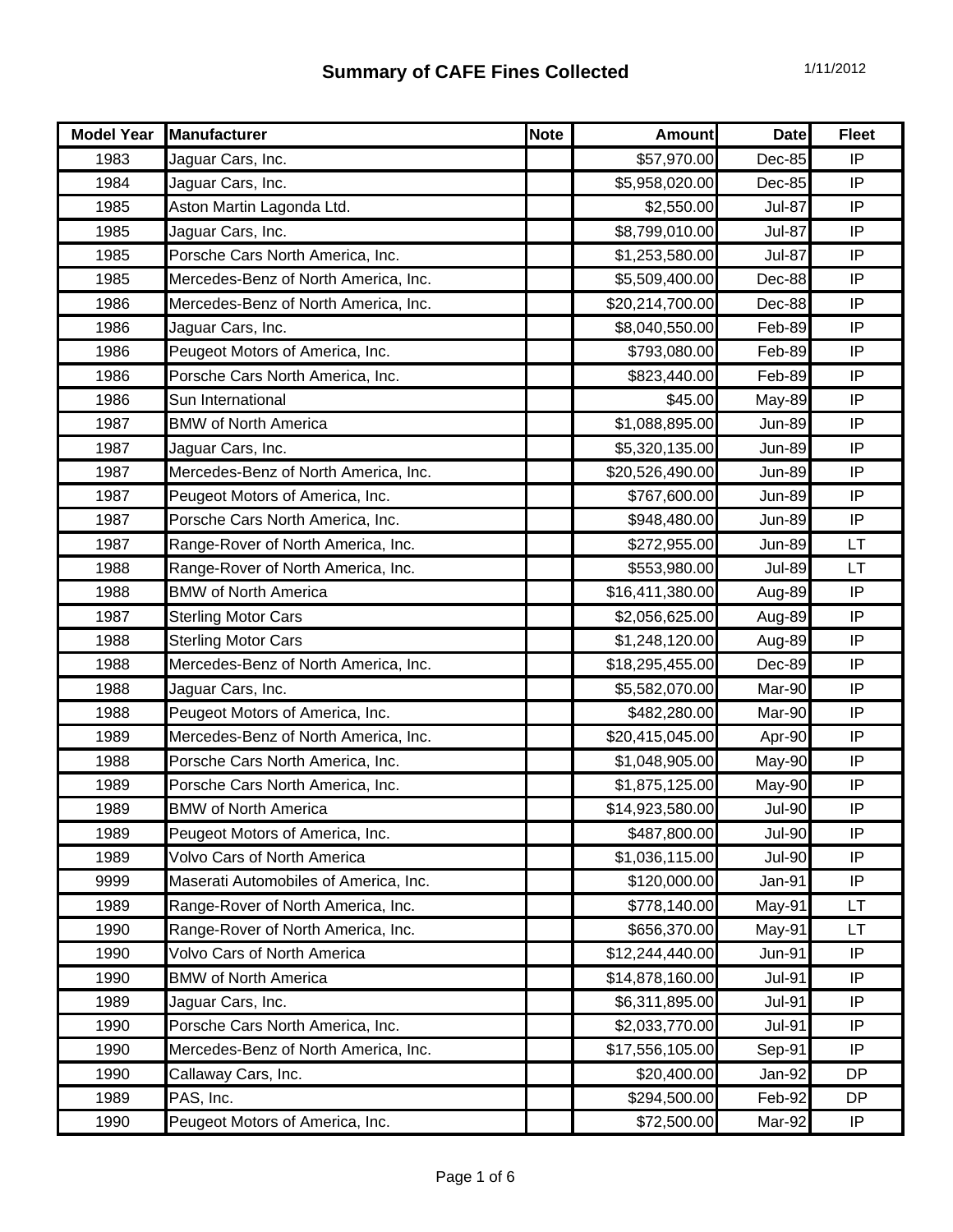| <b>Model Year</b> | <b>Manufacturer</b>                   | <b>Note</b> | <b>Amount</b>   | <b>Date</b>   | <b>Fleet</b> |
|-------------------|---------------------------------------|-------------|-----------------|---------------|--------------|
| 1991              | <b>BMW of North America</b>           |             | \$11,249,230.00 | <b>Jun-92</b> | IP           |
| 1987              | <b>Fiat Motors of North America</b>   |             | \$279,350.00    | <b>Jul-92</b> | IP           |
| 1988              | <b>Fiat Motors of North America</b>   |             | \$897,260.00    | <b>Jul-92</b> | IP           |
| 1989              | <b>Fiat Motors of North America</b>   |             | \$670,120.00    | <b>Jul-92</b> | IP           |
| 1991              | Mercedes-Benz of North America, Inc.  |             | \$19,169,540.00 | Dec-92        | IP           |
| 1991              | Peugeot Motors of America, Inc.       |             | \$192,660.00    | Dec-92        | IP           |
| 1991              | Volvo Cars of North America           |             | \$7,768,420.00  | Dec-92        | IP           |
| 1990              | <b>Fiat Motors of North America</b>   |             | \$705,220.00    | May-93        | IP           |
| 1991              | Fiat Motors of North America          |             | \$796,575.00    | May-93        | IP           |
| 1992              | Fiat Motors of North America          |             | \$466,750.00    | May-93        | IP           |
| 1989              | <b>Sterling Motor Cars</b>            |             | \$588,195.00    | <b>Jul-93</b> | IP           |
| 1990              | <b>Sterling Motor Cars</b>            |             | \$162,000.00    | <b>Jul-93</b> | IP           |
| 1991              | Vector Aeromotive Corp.               |             | \$1,740.00      | <b>Jul-93</b> | <b>DP</b>    |
| 1992              | Peugeot Motors of America, Inc.       |             | \$58,375.00     | Sep-93        | IP           |
| 1991              | Range-Rover of North America, Inc.    |             | \$520,520.00    | Oct-93        | LT           |
| 1992              | Range-Rover of North America, Inc.    |             | \$607,620.00    | Oct-93        | <b>LT</b>    |
| 1991              | <b>Sterling Motor Cars</b>            |             | \$254,840.00    | Dec-93        | IP           |
| 1991              | Porsche Cars North America, Inc.      |             | \$1,871,470.00  | Feb-94        | IP           |
| 1992              | Porsche Cars North America, Inc.      |             | \$781,575.00    | Feb-94        | IP           |
| 1992              | <b>Volvo Cars of North America</b>    |             | \$5,361,515.00  | Apr-94        | IP           |
| 1992              | <b>BMW of North America</b>           |             | \$12,888,750.00 | May-94        | IP           |
| 1992              | Vector Aeromotive Corp.               |             | \$1,740.00      | May-94        | <b>DP</b>    |
| 1993              | <b>Volvo Cars of North America</b>    |             | \$5,764,800.00  | Jun-94        | IP           |
| 1993              | Fiat Motors of North America          |             | \$194,220.00    | <b>Jul-94</b> | IP           |
| 1993              | Panoz Auto Development Corp.          |             | \$3,080.00      | <b>Jul-94</b> | <b>DP</b>    |
| 1993              | Vector Aeromotive Corp.               |             | \$870.00        | <b>Jul-94</b> | <b>DP</b>    |
| 1991              | <b>Fiat Motors of North America</b>   | (1)         | \$416,385.00    | Aug-94        | IP           |
| 1992              | Fiat Motors of North America          | (1)         | $-$2,250.00$    | Aug-94        | IP           |
| 1993              | Peugeot Motors of America, Inc.       |             | \$910.00        | Oct-94        | IP           |
| 1993              | Porsche Cars North America, Inc.      |             | \$668,500.00    | Oct-94        | IP           |
| 1990              | Callaway Cars, Inc.                   | (2)         | $-$20,400.00$   | Dec-94        | <b>DP</b>    |
| 1991              | Maserati Automobiles of America, Inc. |             | \$1,600.00      | Dec-94        | IP           |
| 1992              | Mercedes-Benz of North America, Inc.  |             | \$18,122,440.00 | Dec-94        | IP           |
| 1993              | Mercedes-Benz of North America, Inc.  |             | \$13,531,590.00 | Dec-94        | IP           |
| 1994              | Mercedes-Benz of North America, Inc.  |             | \$11,254,080.00 | Dec-94        | IP           |
| 1995              | Mercedes-Benz of North America, Inc.  |             | \$7,498,995.00  | Dec-94        | IP           |
| 1990              | <b>Consulier Industries</b>           |             | \$50.00         | <b>Jan-95</b> | DP           |
| 1991              | <b>Consulier Industries</b>           |             | \$50.00         | <b>Jan-95</b> | <b>DP</b>    |
| 1992              | <b>Consulier Industries</b>           |             | \$50.00         | <b>Jan-95</b> | DP           |
| 1993              | Range-Rover of North America, Inc.    |             | \$1,094,660.00  | Jan-95        | LT           |
| 1993              | Autokraft Ltd.                        |             | \$2,590.00      | Aug-95        | DP           |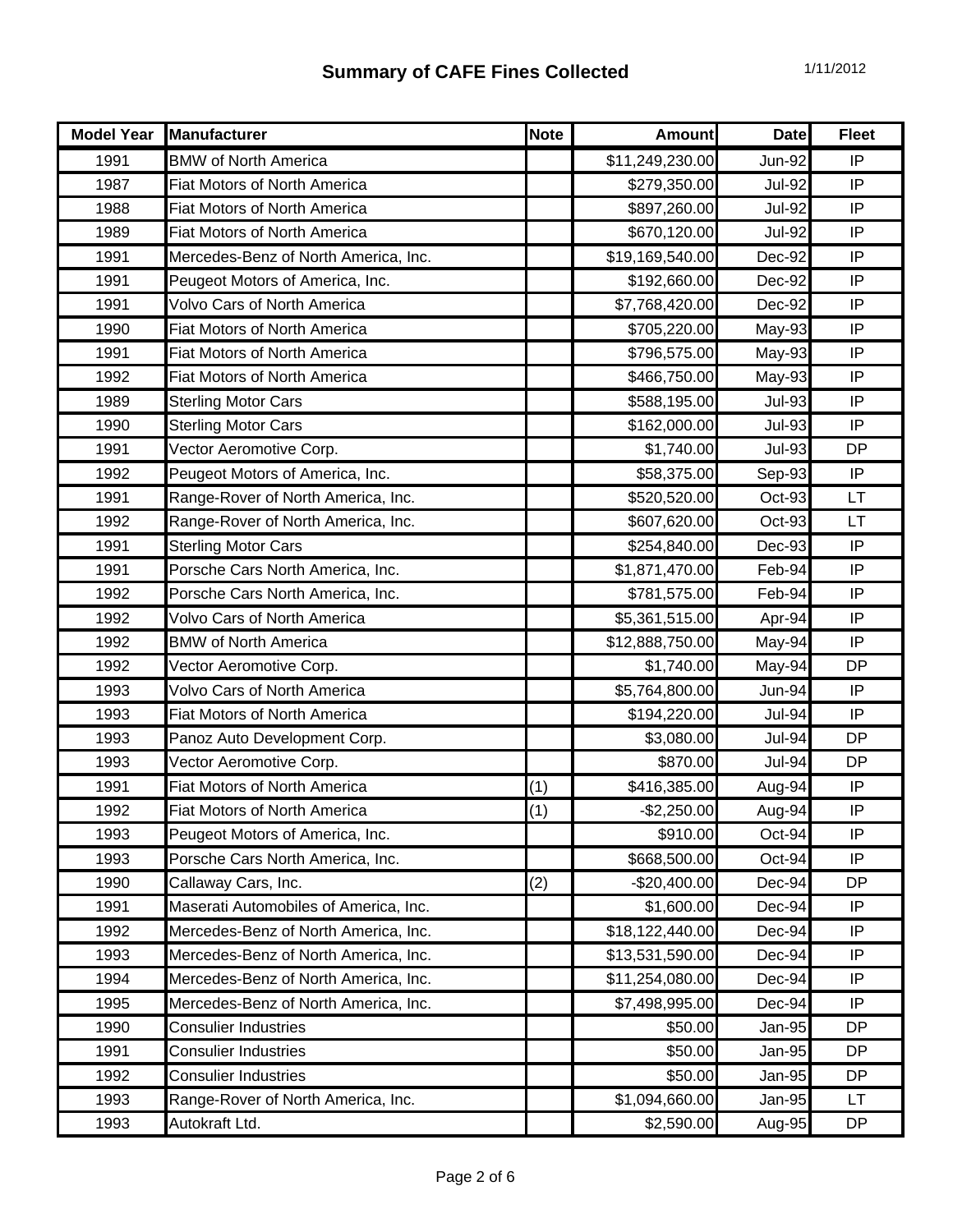| <b>Model Year</b> | Manufacturer                         | <b>Note</b> | <b>Amount</b>   | <b>Date</b>   | <b>Fleet</b> |
|-------------------|--------------------------------------|-------------|-----------------|---------------|--------------|
| 1993              | <b>BMW of North America</b>          |             | \$7,427,160.00  | Sep-95        | IP           |
| 1994              | Fiat Motors of North America         |             | \$387,375.00    | <b>Dec-95</b> | IP           |
| 1994              | <b>BMW of North America</b>          |             | \$10,140,120.00 | Dec-96        | IP           |
| 1995              | <b>BMW of North America</b>          |             | \$13,136,530.00 | Dec-96        | IP           |
| 1995              | Mercedes-Benz of North America, Inc. |             | \$6,525,085.00  | Dec-96        | IP           |
| 1994              | Porsche Cars North America, Inc.     |             | \$804,600.00    | Dec-96        | IP           |
| 1995              | Porsche Cars North America, Inc.     |             | \$1,949,520.00  | Dec-96        | IP           |
| 1994              | <b>Volvo Cars of North America</b>   |             | \$7,173,630.00  | Dec-96        | IP           |
| 1995              | Volvo Cars of North America          |             | \$6,375,675.00  | Dec-96        | IP           |
| 1994              | Range-Rover of North America, Inc.   |             | \$1,734,915.00  | Jan-97        | <b>LT</b>    |
| 1995              | Range-Rover of North America, Inc.   |             | \$4,499,078.00  | Jan-97        | LT           |
| 1995              | Fiat Motors of North America         |             | \$801,220.00    | <b>Jul-97</b> | IP           |
| 1994              | Panoz Auto Development Corp.         |             | \$3,850.00      | Aug-97        | <b>DP</b>    |
| 1995              | Panoz Auto Development Corp.         |             | \$1,395.00      | Aug-97        | <b>DP</b>    |
| 1996              | <b>Fiat Motors of North America</b>  |             | \$194,480.00    | Oct-98        | IP           |
| 1997              | Fiat Motors of North America         |             | \$542,340.00    | Oct-98        | IP           |
| 1996              | <b>BMW of North America</b>          |             | \$289,840.00    | Nov-98        | IP           |
| 1997              | <b>BMW of North America</b>          |             | \$11,834,910.00 | Nov-98        | IP           |
| 1996              | Mercedes-Benz of North America, Inc. |             | \$6,825,610.00  | Nov-98        | IP           |
| 1997              | Mercedes-Benz of North America, Inc. |             | \$11,731,035.00 | <b>Nov-98</b> | IP           |
| 1996              | <b>Volvo Cars of North America</b>   |             | \$5,534,550.00  | Nov-98        | IP           |
| 1997              | <b>Volvo Cars of North America</b>   |             | \$5,162,135.00  | <b>Nov-98</b> | IP           |
| 1996              | Porsche Cars North America, Inc.     |             | \$2,127,600.00  | <b>Nov-98</b> | IP           |
| 1997              | Porsche Cars North America, Inc.     |             | \$2,525,820.00  | Nov-98        | IP           |
| 1996              | Range-Rover of North America, Inc.   |             | \$4,329,850.00  | <b>Nov-98</b> | LT           |
| 1997              | Range-Rover of North America, Inc.   |             | \$4,195,032.00  | Nov-98        | LT           |
| 1997              | Range-Rover of North America, Inc.   |             | \$68.00         | Jan-99        | LT           |
| 1997              | Volkswagen of America, Inc.          |             | \$176,220.00    | Apr-99        | LT.          |
| 1998              | Fiat Motors of North America         |             | \$527,450.00    | Apr-99        | IP           |
| 1997              | Lotus Cars USA, Inc.                 |             | \$36,890.00     | May-99        | IP           |
| 1998              | Mercedes-Benz of North America, Inc. |             | \$1,683,525.00  | <b>Jul-99</b> | IP           |
| 1998              | <b>BMW of North America</b>          |             | \$13,851,569.00 | Dec-99        | IP           |
| 1998              | Porsche Cars North America, Inc.     |             | \$1,613,865.00  | Mar-00        | IP           |
| 1998              | Rover Group, Ltd.                    |             | \$3,849,037.50  | Apr-00        | LT           |
| 1998              | Mercedes-Benz of North America, Inc. |             | \$168,352.50    | May-00        | IP           |
| 1998              | Lotus Cars USA, Inc.                 |             | \$34,782.00     | Jun-00        | IP           |
| 1999              | Porsche Cars North America, Inc.     |             | \$4,884,627.00  | Jul-00        | IP           |
| 1999              | <b>BMW of North America</b>          |             | \$13,147,249.50 | Aug-00        | IP           |
| 1997              | Panoz Auto Development Corp.         |             | \$7,400.00      | Aug-00        | <b>DP</b>    |
| 1998              | Panoz Auto Development Corp.         |             | \$11,192.50     | Aug-00        | DP           |
| 1999              | Mercedes-Benz of North America, Inc. |             | \$8,141,430.00  | Dec-00        | IP           |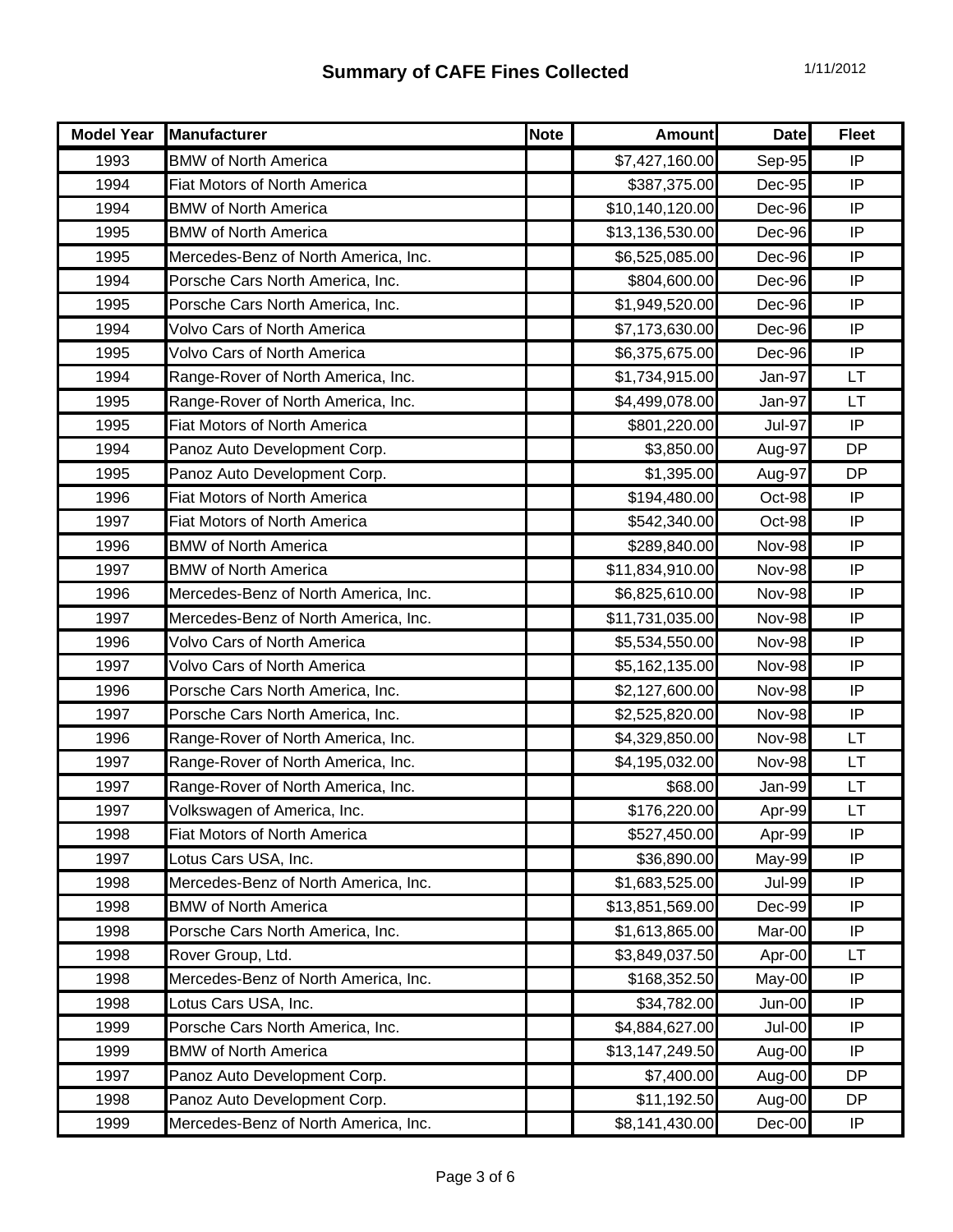| <b>Model Year</b> | Manufacturer                         | <b>Note</b> | <b>Amount</b>   | <b>Date</b>   | <b>Fleet</b> |
|-------------------|--------------------------------------|-------------|-----------------|---------------|--------------|
| 1999              | Volkswagen of America, Inc.          |             | \$224,840.00    | Feb-01        | LT           |
| 1999              | Fiat Motors of North America         |             | \$1,066,395.00  | Apr-01        | IP           |
| 2000              | <b>BMW of North America</b>          |             | \$26,408,646.00 | Jun-01        | IP           |
| 2000              | <b>BMW of North America</b>          |             | \$971,696.00    | $Jun-01$      | <b>LT</b>    |
| 2000              | Porsche Cars North America, Inc.     |             | \$3,720,816.00  | Jun-01        | IP           |
| 2000              | Volkswagen of America, Inc.          |             | \$276,309.00    | Aug-01        | LT           |
| 2000              | Fiat Motors of North America         |             | \$686,521.00    | Dec-01        | IP           |
| 1999              | Lotus Cars USA, Inc.                 |             | \$51,909.00     | Dec-01        | IP           |
| 2000              | Lotus Cars USA, Inc.                 |             | \$43,758.00     | Apr-02        | IP           |
| 2001              | Volkswagen of America, Inc.          |             | \$173,118.00    | Aug-02        | <b>LT</b>    |
| 2001              | Porsche Cars North America, Inc.     |             | \$4,997,190.00  | Aug-02        | IP           |
| 2001              | Fiat Motors of North America         |             | \$817,443.00    | Sep-02        | IP           |
| 2000              | Mercedes-Benz of North America, Inc. |             | \$18,959,292.00 | Sep-02        | IP           |
| 2001              | <b>BMW of North America</b>          |             | \$27,985,925.00 | Oct-02        | IP           |
| 2002              | Fiat Motors of North America         |             | \$1,344,222.00  | May-03        | IP           |
| 2001              | Lotus Cars USA, Inc.                 |             | \$35,744.50     | $Jun-03$      | IP           |
| 2002              | Lotus Cars USA, Inc.                 |             | \$36,850.00     | $Jun-03$      | IP           |
| 2002              | <b>BMW of North America</b>          |             | \$14,066,123.50 | Aug-03        | IP           |
| 2002              | Porsche Cars North America, Inc.     |             | \$4,357,782.00  | Mar-04        | IP           |
| 2003              | Ferrari Maserati North America, Inc. |             | \$1,139,710.00  | Jul-04        | IP           |
| 2003              | Porsche Cars North America, Inc.     |             | \$3,348,609.00  | Dec-04        | IP           |
| 2003              | Porsche Cars North America, Inc.     |             | \$189,634.50    | Dec-04        | LT           |
| 2004              | Porsche Cars North America, Inc.     |             | \$3,225,453.00  | <b>Jun-05</b> | IP           |
| 2004              | Porsche Cars North America, Inc.     |             | \$3,171,564.00  | <b>Jun-05</b> | <b>LT</b>    |
| 2004              | Ferrari Maserati North America, Inc. |             | \$1,511,125.00  | Sep-05        | IP           |
| 2001              | <b>BMW of North America</b>          |             | \$1,497,991.00  | Oct-05        | LT           |
| 2004              | Volkswagen of America, Inc.          |             | \$3,474,372.00  | Oct-05        | LT           |
| 2003              | <b>BMW of North America</b>          |             | \$8,861,776.00  | <b>Nov-05</b> | IP           |
| 2004              | DaimlerChrysler Corp.                |             | \$8,537,364.00  | $Dec-05$      | IP           |
| 2003              | <b>BMW of North America</b>          |             | \$1,676,752.00  | Dec-05        | LT           |
| 2004              | <b>BMW of North America</b>          |             | \$13,711,357.00 | Feb-06        | IP           |
| 2005              | Spyker of North America              |             | \$3,157.00      | May-06        | IP           |
| 2005              | Ferrari Maserati North America, Inc. |             | \$2,426,413.00  | May-06        | IP           |
| 2005              | <b>BMW of North America</b>          |             | \$2,795,496.00  | Aug-06        | IP           |
| 2005              | Porsche Cars North America, Inc.     |             | \$2,238,082.00  | Aug-06        | IP           |
| 2005              | Porsche Cars North America, Inc.     |             | \$1,977,250.00  | Aug-06        | <b>LT</b>    |
| 2002              | <b>BMW of North America</b>          |             | \$273,405.00    | Aug-06        | LT           |
| 2005              | Volkswagen of America, Inc.          |             | \$1,136,668.50  | Aug-06        | <b>LT</b>    |
| 2005              | DaimlerChrysler Corp.                |             | \$16,895,472.00 | Dec-06        | IP           |
| 2002              | Lotus Cars USA, Inc.                 |             | $-$36,850.00$   | Jun-07        | IP           |
| 2006              | Ferrari North America, Inc.          |             | \$842,160.00    | Aug-07        | IP           |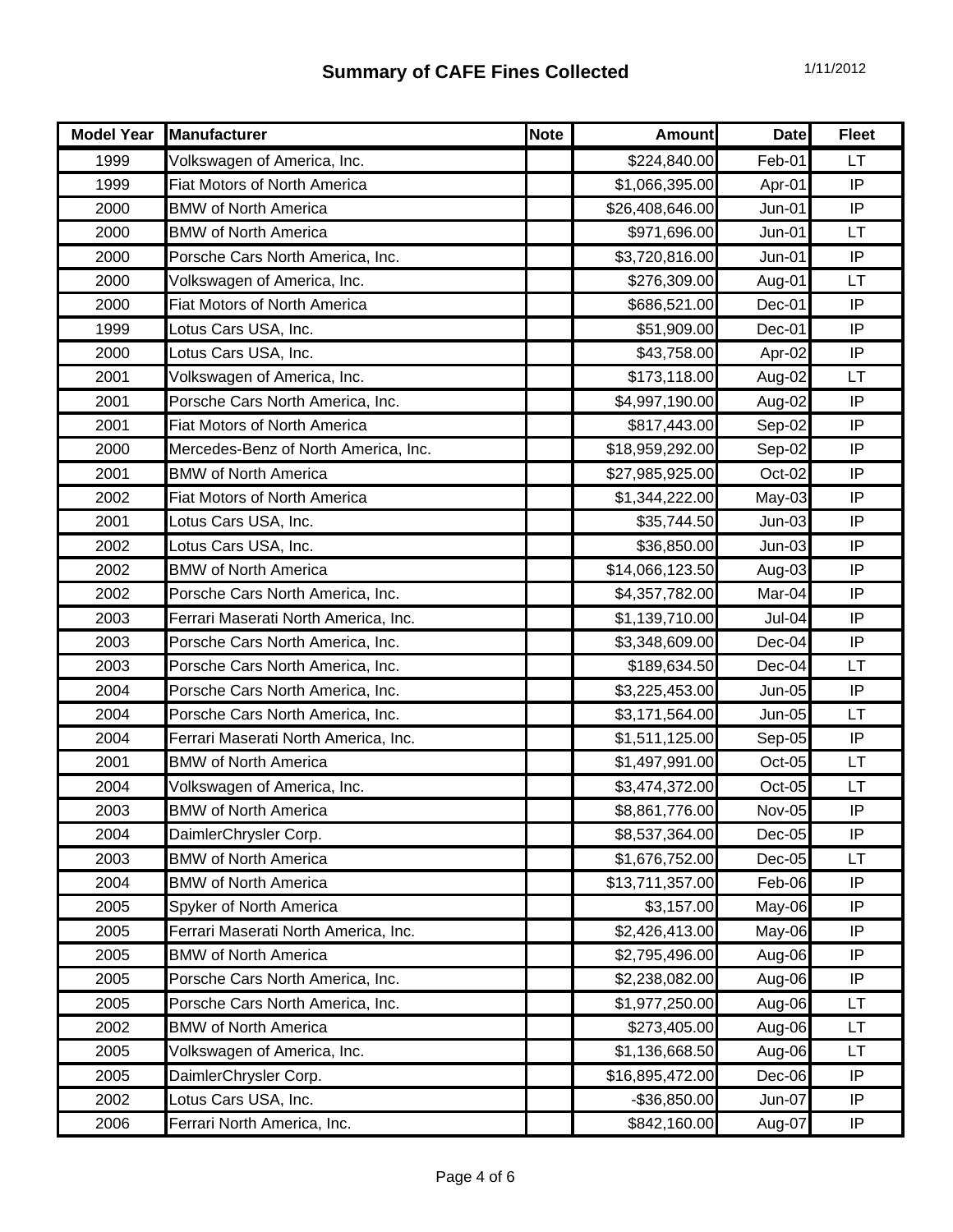| <b>Model Year</b> | <b>Manufacturer</b>                   | <b>Note</b> | <b>Amount</b>    | <b>Date</b>   | <b>Fleet</b> |
|-------------------|---------------------------------------|-------------|------------------|---------------|--------------|
| 2006              | Maserati Automobiles of America, Inc. |             | \$1,407,367.00   | Aug-07        | IP           |
| 2006              | <b>BMW of North America</b>           |             | \$5,056,012.50   | Aug-07        | IP           |
| 2006              | Porsche Cars North America, Inc.      |             | \$3,010,518.50   | Aug-07        | LT           |
| 2006              | Porsche Cars North America, Inc.      |             | \$1,589,346.00   | Aug-07        | IP           |
| 2006              | Volkswagen of America, Inc.           |             | \$1,007,572.50   | Sep-07        | <b>LT</b>    |
| 2006              | DaimlerChrysler Corp.                 |             | \$30,257,920.00  | Oct-07        | IP           |
| 2003              | Saleen, Incorporated                  |             | \$8,937.50       | Mar-08        | <b>DP</b>    |
| 2004              | Saleen, Incorporated                  |             | \$6,204.00       | Mar-08        | <b>DP</b>    |
| 2005              | Saleen, Incorporated                  |             | \$14,157.00      | Mar-08        | <b>DP</b>    |
| 2006              | Saleen, Incorporated                  |             | \$12,584.00      | Mar-08        | <b>DP</b>    |
| 2007              | Porsche Cars North America, Inc.      |             | \$1,237,500.00   | <b>Jul-08</b> | IP           |
| 2007              | Volkswagen of America, Inc.           |             | \$4,508,163.00   | Aug-08        | LT           |
| 2007              | Ferrari North America, Inc.           |             | \$1,126,158.00   | Oct-08        | IP           |
| 2007              | Maserati Automobiles of America, Inc. |             | \$1,208,768.00   | Oct-08        | IP           |
| 2007              | Mercedes-Benz of North America, Inc.  | (3)         | \$28,947,776.00  | Dec-08        | IP           |
| 2007              | Mercedes-Benz of North America, Inc.  | (4)         | \$357,576.00     | Jan-09        | IP           |
| 2008              | Maserati Automobiles of America, Inc. |             | \$1,302,559.50   | Oct-09        | IP           |
| 2008              | Ferrari North America, Inc.           |             | \$885,225.00     | Nov-09        | IP           |
| 2008              | Porsche Cars North America, Inc.      |             | \$1,143,994.50   | Dec-09        | IP           |
| 2008              | Porsche Cars North America, Inc.      |             | \$2,584,587.50   | Dec-09        | LT           |
| 2008              | <b>Chrysler Group LLC</b>             |             | \$90,640.00      | Dec-09        | IP           |
| 2008              | Fiat Motors of North America          |             | \$44,814.00      | Dec-09        | IP           |
| 2008              | Mercedes-Benz of North America, Inc.  |             | \$6,870,435.00   | Dec-09        | IP           |
| 2009              | Porsche Cars North America, Inc.      |             | \$1,487,145.00   | Oct-10        | IP           |
| 2009              | Jaguar Land Rover NA, LLC             |             | \$3,254,900.00   | Oct-10        | LT           |
| 2009              | Maserati Automobiles of America, Inc. |             | \$981,640.00     | <b>Nov-10</b> | IP           |
| 2009              | Fiat Motors of North America          |             | \$11,550.00      | <b>Nov-10</b> | IP           |
| 2009              | Ferrari North America, Inc.           |             | \$477,202.00     | <b>Nov-10</b> | ΙP           |
| 2009              | Mercedes-Benz of North America, Inc.  |             | \$2,935,988.00   | <b>Nov-10</b> | IP           |
| 2010              | Mercedes-Benz of North America, Inc.  |             | \$11,838,365.00  | <b>Nov-11</b> | IP           |
| 2010              | Jaguar Land Rover NA, LLC             |             | \$7,847,136.00   | Dec-11        | LT           |
| 2010              | Porsche Cars North America, Inc.      |             | \$1,121,373.00   | Nov-11        | IP           |
| 2010              | Porsche Cars North America, Inc.      |             | \$656,370.00     | <b>Nov-11</b> | LT           |
| 2010              | <b>Fiat Motors of North America</b>   |             | \$1,583,081.50   | Dec-11        | IP           |
| 2010              | <b>Volvo Cars of North America</b>    |             | \$757,086.00     | Jan-12        | LT           |
|                   |                                       |             |                  |               |              |
|                   | <b>Total Fines Collected</b>          |             | \$818,724,551.00 |               |              |
|                   |                                       |             |                  |               |              |